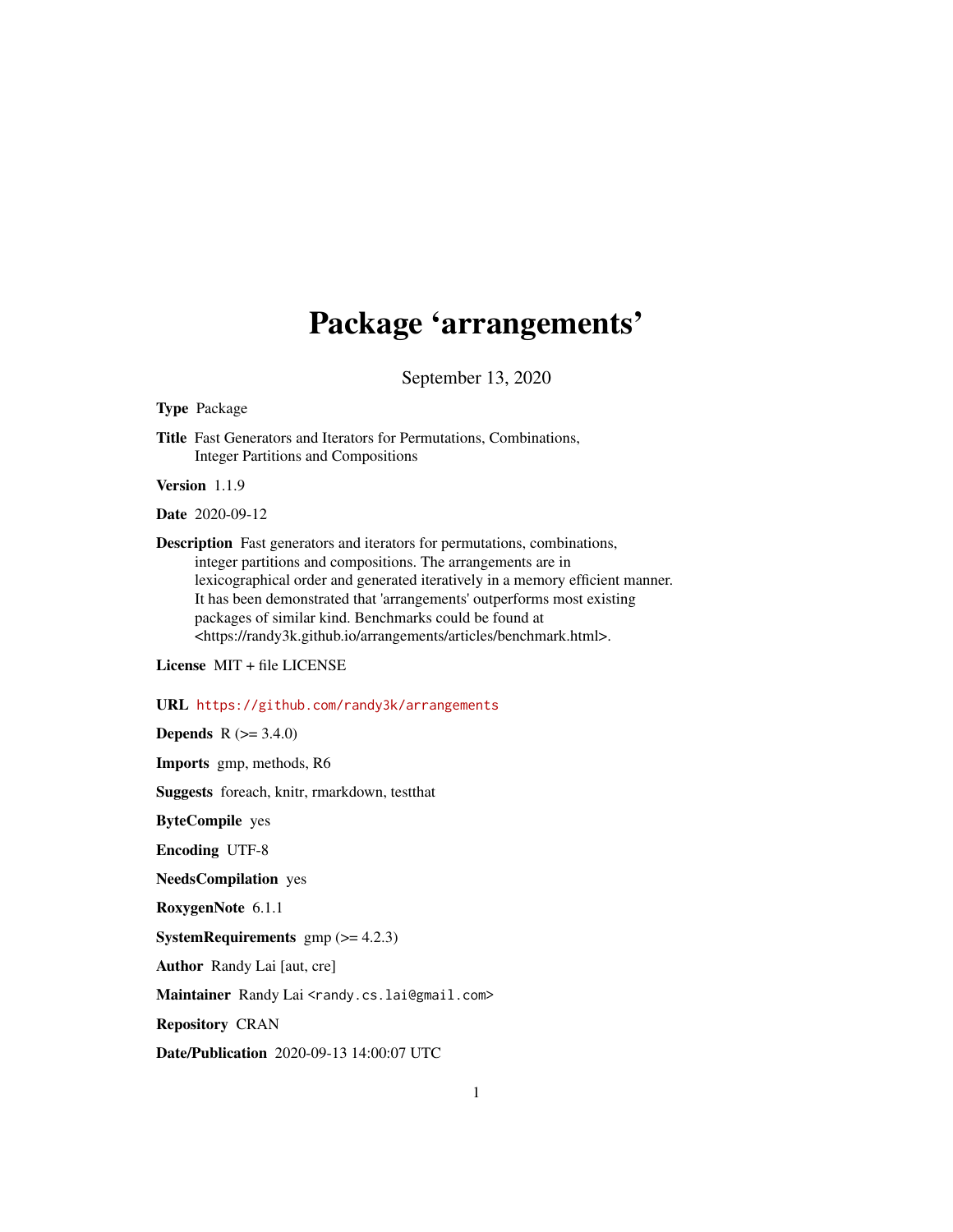### <span id="page-1-0"></span>R topics documented:

#### **Index** 2008 **[18](#page-17-0)**

| arrangements-package | arrangements: Fast Generators and Iterators for Permutations, Com- |
|----------------------|--------------------------------------------------------------------|
|                      | binations, Integer Partitions and Compositions                     |

#### Description

Fast generators and iterators for permutations, combinations, integer partitions and compositions. The arrangements are in lexicographical order and generated iteratively in a memory efficient manner. It has been demonstrated that 'arrangements' outperforms most existing packages of similar kind. Benchmarks could be found at <https://randy3k.github.io/arrangements/articles/benchmark.html>.

#### Author(s)

Maintainer: Randy Lai <randy.cs.lai@gmail.com>

#### See Also

Useful links:

• <https://randy3k.github.io/arrangements>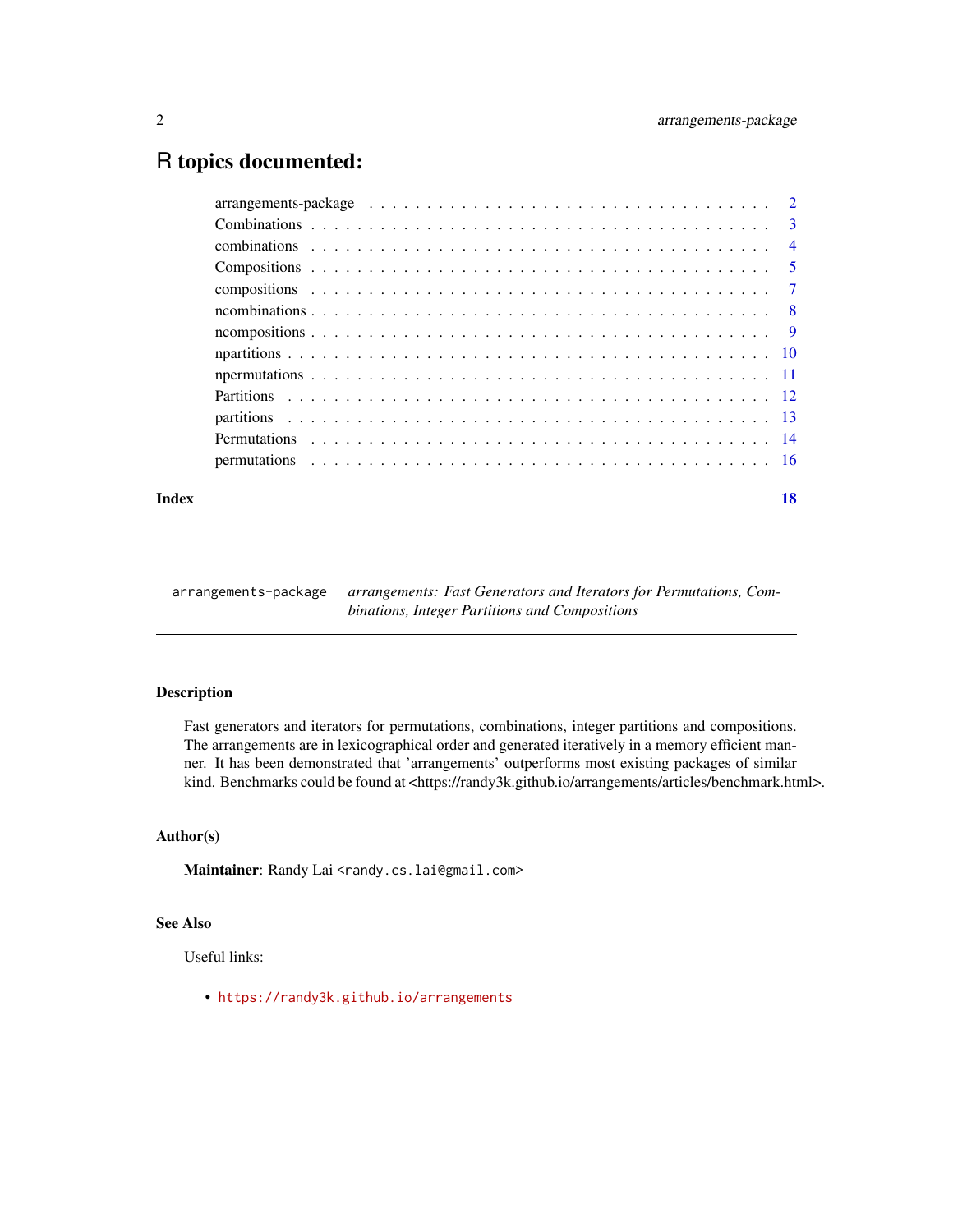<span id="page-2-1"></span><span id="page-2-0"></span>

#### <span id="page-2-2"></span>Description

This function returns a [Combinations](#page-2-1) iterator for iterating combinations of k items from n items. The iterator allows users to fetch the next combination(s) via the getnext() method.

#### Usage

Combinations

 $i$ combinations(x = NULL, k = NULL, n = NULL, v = NULL,  $freq = NULL$ , replace =  $FALSE$ ,  $skip = NULL$ 

#### Arguments

| $\mathsf{x}$ | an integer or a vector, will be treated as n if integer; otherwise, will be treated as<br>v. Should not be specified together with n and v. |
|--------------|---------------------------------------------------------------------------------------------------------------------------------------------|
| k            | an integer, the number of items drawn, defaults to n if freq is NULL else sum (freq)                                                        |
| n            | an integer, the total number of items, its value may be implicitly deduced from<br>$length(v)$ or length(freq)                              |
| $\mathsf{v}$ | a vector to be drawn, defaults to $1:n$ .                                                                                                   |
| freg         | an integer vector of item repeat frequencies                                                                                                |
| replace      | an logical to draw items with replacement                                                                                                   |
| skip         | the number of combinations skipped                                                                                                          |

#### Format

An object of class R6ClassGenerator of length 25.

#### Details

The Combinations class can be initialized by using the convenient wrapper icombinations or

```
Combinations$new(n, k, v = NULL, freq = NULL, replace = FALSE)
```
 $getnext(d = 1L, layout = NULL, drop = NULL)$ collect(layout = "row") reset()

d number of fetched arrangements

layout if "row", "column" or "list" is specified, the returned value would be a "row-major" matrix, a "column-major" matrix or a list respectively

drop vectorize a matrix or unlist a list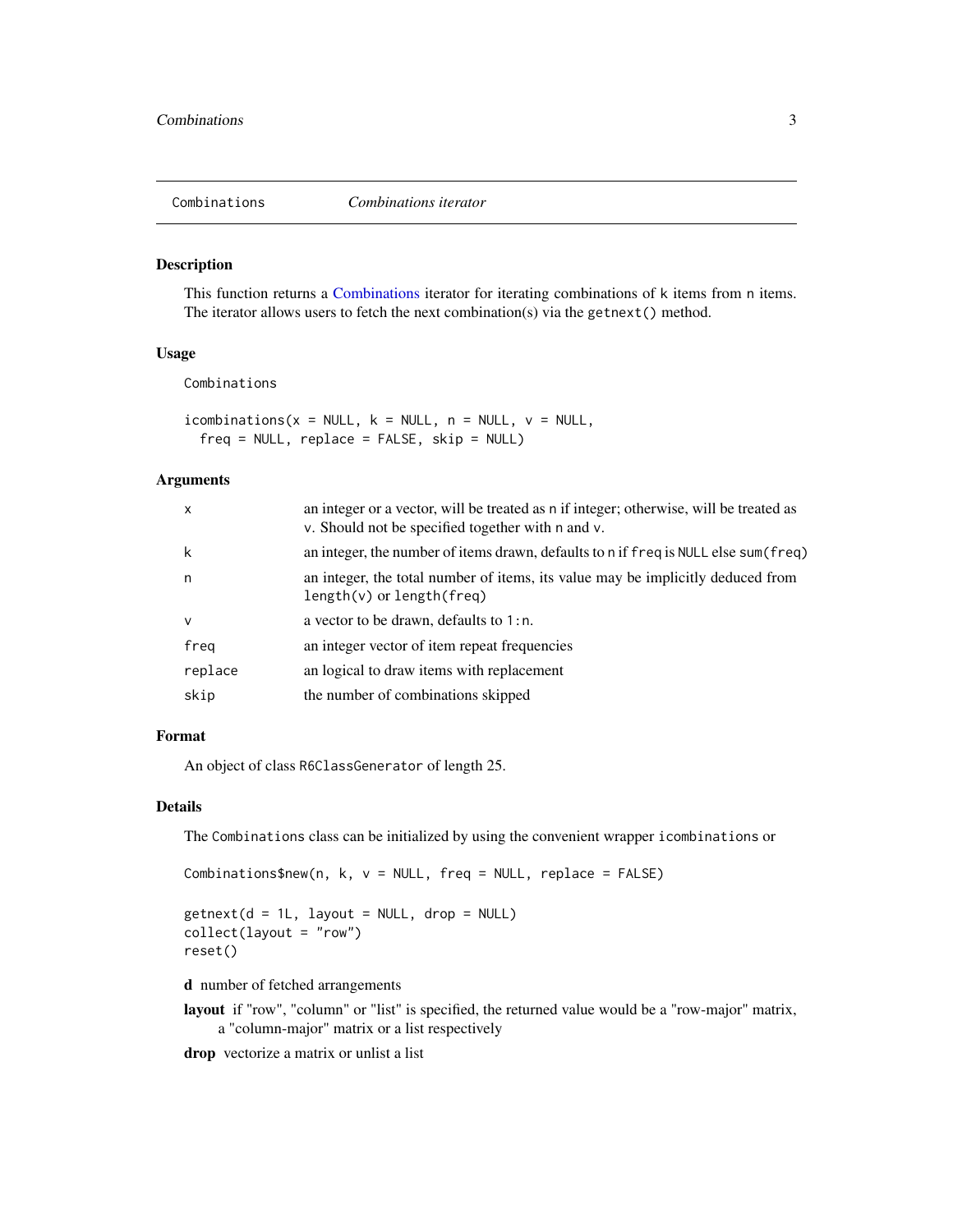#### See Also

[combinations](#page-3-1) for generating all combinations and [ncombinations](#page-7-1) to calculate number of combinations

#### Examples

```
icomb <- icombinations(5, 2)
icomb$getnext()
icomb$getnext(2)
icomb$getnext(layout = "column", drop = FALSE)
# collect remaining combinations
icomb$collect()
library(foreach)
foreach(x = icombinations(5, 2), .combine=c) %do% {
 sum(x)
}
```
<span id="page-3-1"></span>

combinations *Combinations generator*

#### Description

This function generates all the combinations of selecting k items from n items. The results are in lexicographical order.

#### Usage

```
combinations(x = NULL, k = NULL, n = NULL, v = NULL, freq = NULL,
  replace = FALSE, layout = NULL, nitem = -1L, skip = NULL,
  index = NULL, nsample = NULL, drop = NULL)
```

| $\mathsf{x}$ | an integer or a vector, will be treated as n if integer; otherwise, will be treated as<br>v. Should not be specified together with n and v.     |
|--------------|-------------------------------------------------------------------------------------------------------------------------------------------------|
| k            | an integer, the number of items drawn, defaults to n if freq is NULL else sum (freq)                                                            |
| n            | an integer, the total number of items, its value may be implicitly deduced from<br>$length(v)$ or length(freq)                                  |
| $\mathsf{v}$ | a vector to be drawn, defaults to $1:n$ .                                                                                                       |
| freg         | an integer vector of item repeat frequencies                                                                                                    |
| replace      | an logical to draw items with replacement                                                                                                       |
| layout       | if "row", "column" or "list" is specified, the returned value would be a "row-<br>major" matrix, a "column-major" matrix or a list respectively |
| nitem        | number of combinations required, usually used with skip                                                                                         |

<span id="page-3-0"></span>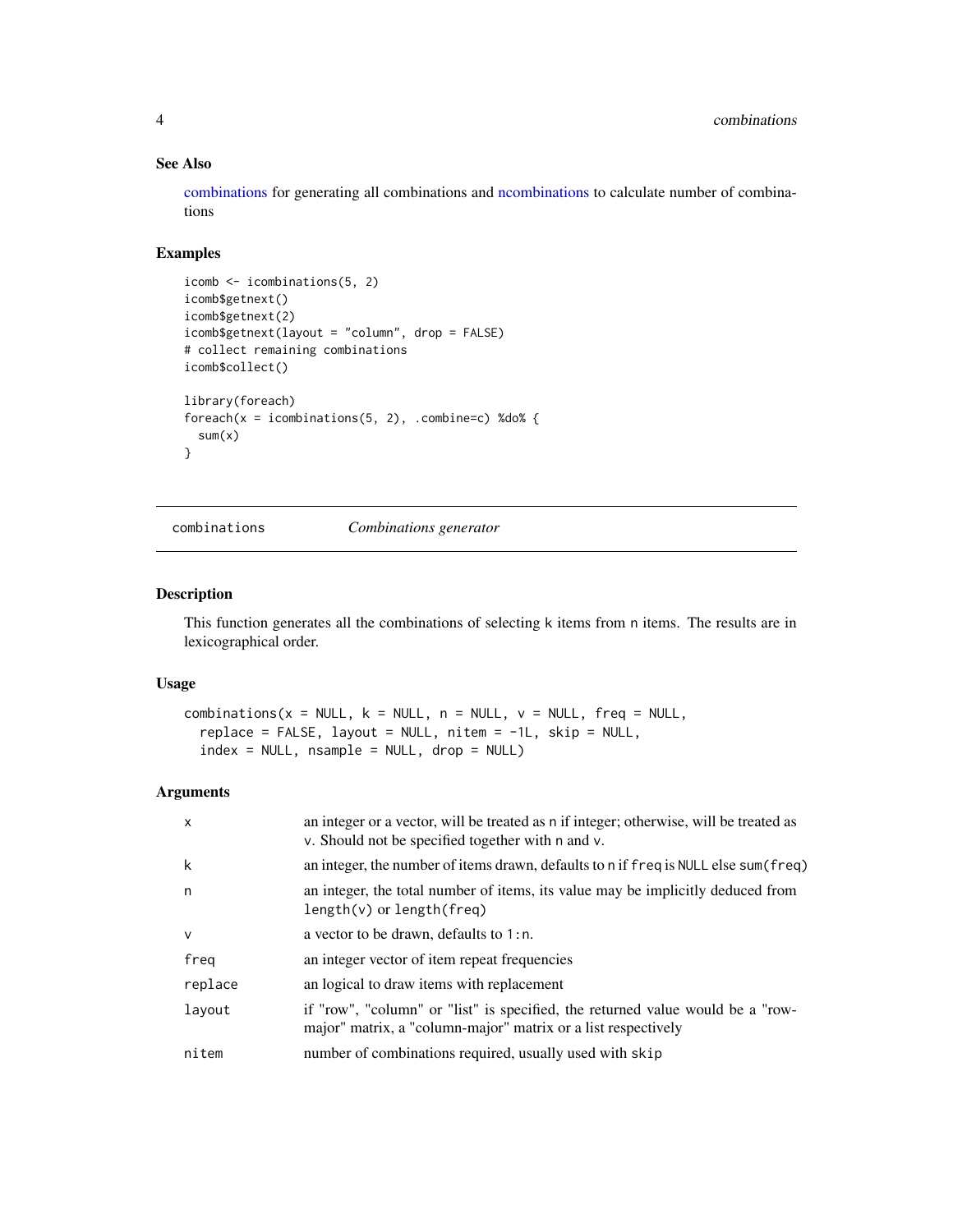#### <span id="page-4-0"></span>Compositions 5

| skip    | the number of combinations skipped              |
|---------|-------------------------------------------------|
| index   | a vector of indices of the desired combinations |
| nsample | sampling random combinations                    |
| drop    | vectorize a matrix or unlist a list             |

#### See Also

[icombinations](#page-2-2) for iterating combinations and [ncombinations](#page-7-1) to calculate number of combinations

#### Examples

```
# choose 2 from 4
combinations(4, 2)
combinations(LETTERS[1:3], k = 2)
# multiset with frequencies c(2, 3)
combinations(k = 3, freq = c(2, 3))
# with replacement
combinations(4, 2, replace = TRUE)
# column major
combinations(4, 2, layout = "column")# list output
combinations(4, 2, layout = "list")
# specifc range of combinations
combinations(4, 2, nitem = 2, skip = 3)# specific combinations
combinations(4, 2, index = c(3, 5))# random combinations
combinations(4, 2, nsample = 3)# zero sized combinations
dim(combinations(5, 0))
dim(combinations(5, 6))
dim(combinations(0, 0))
dim(combinations(0, 1))
```
<span id="page-4-2"></span>

<span id="page-4-1"></span>Compositions *Compositions iterator*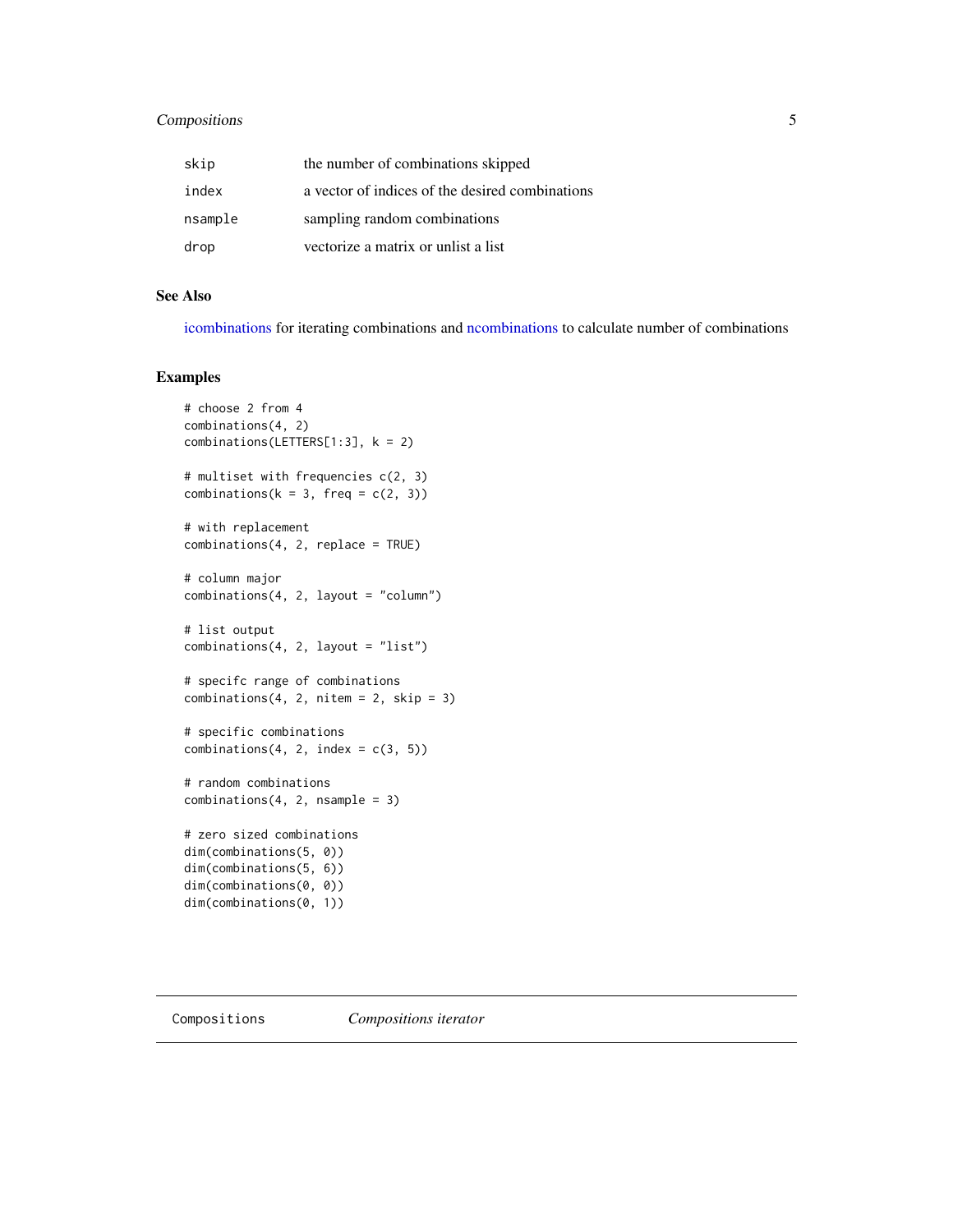#### <span id="page-5-0"></span>Description

This function returns a [Compositions](#page-4-1) iterator for iterating compositions of an non-negative integer n into k parts or parts of any sizes. The iterator allows users to fetch the next partition(s) via the getnext() method.

#### Usage

Compositions

icompositions(n, k = NULL, descending = FALSE, skip = NULL)

#### Arguments

|            | an non-negative integer to be partitioned        |
|------------|--------------------------------------------------|
| k          | number of parts                                  |
| descending | an logical to use reversed lexicographical order |
| skip       | the number of compositions skipped               |

#### Format

An object of class R6ClassGenerator of length 25.

#### Details

The Compositions class can be initialized by using the convenient wrapper icompositions or

```
Compositions$new(n, k = NULL, descending = FALSE)
```

```
getnext(d = 1L, layout = NULL, drop = NULL)collect(layout = "row")
reset()
```
d number of fetched arrangements

layout if "row", "column" or "list" is specified, the returned value would be a "row-major" matrix, a "column-major" matrix or a list respectively

drop vectorize a matrix or unlist a list

#### See Also

[compositions](#page-6-1) for generating all compositions and [ncompositions](#page-8-1) to calculate number of compositions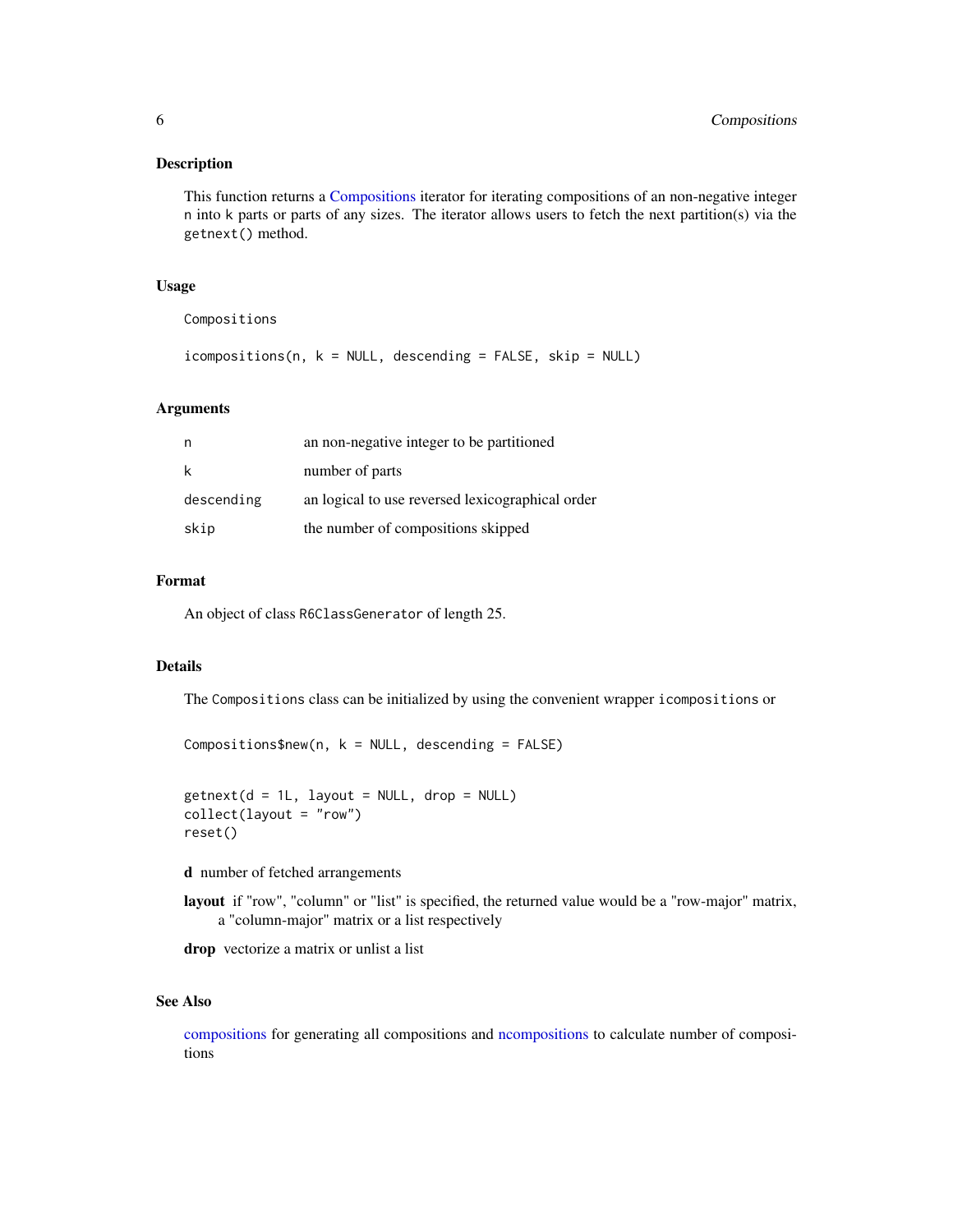#### <span id="page-6-0"></span>compositions 7

#### Examples

```
ipart <- icompositions(4)
ipart$getnext()
ipart$getnext(2)
ipart$getnext(layout = "column", drop = FALSE)
# collect remaining compositions
ipart$collect()
library(foreach)
foreach(x = icompositions(6, 2), combine=c) % do%prod(x)
}
```
<span id="page-6-1"></span>compositions *Compositions generator*

#### Description

This function generates the compositions of an non-negative interger n into k parts or parts of any sizes. The results are in lexicographical or reversed lexicographical order.

#### Usage

```
compositions(n, k = NULL, descending = FALSE, layout = NULL,nitem = -1L, skip = NULL, index = NULL, nsample = NULL,
 drop = NULL)
```
#### Arguments

| n          | an non-negative integer to be partitioned                                                                                                       |
|------------|-------------------------------------------------------------------------------------------------------------------------------------------------|
| k          | number of parts                                                                                                                                 |
| descending | an logical to use reversed lexicographical order                                                                                                |
| layout     | if "row", "column" or "list" is specified, the returned value would be a "row-<br>major" matrix, a "column-major" matrix or a list respectively |
| nitem      | number of compositions required, usually used with skip                                                                                         |
| skip       | the number of compositions skipped                                                                                                              |
| index      | a vector of indices of the desired compositions                                                                                                 |
| nsample    | sampling random compositions                                                                                                                    |
| drop       | vectorize a matrix or unlist a list                                                                                                             |

#### See Also

[icompositions](#page-4-2) for iterating compositions and [ncompositions](#page-8-1) to calculate number of compositions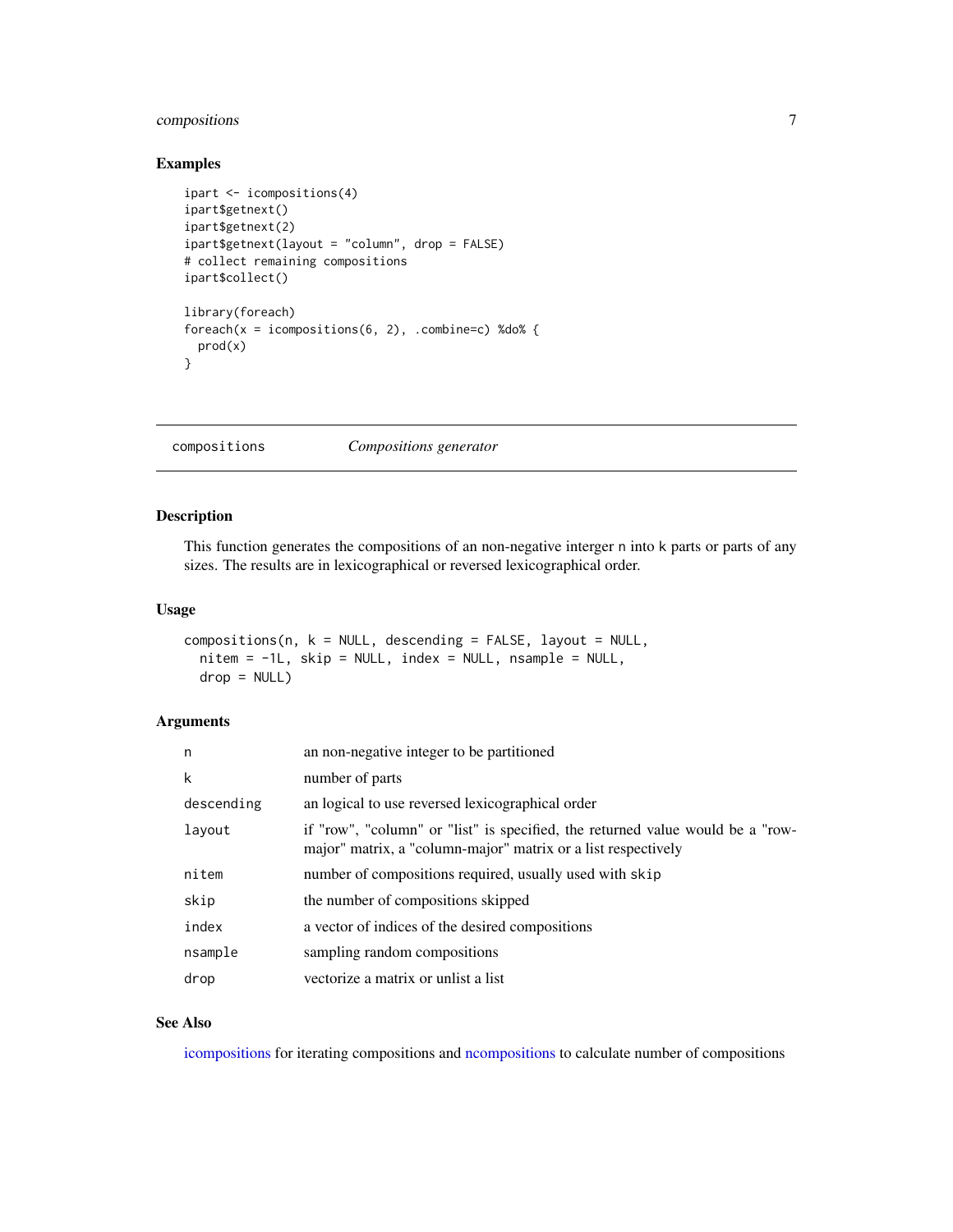#### Examples

```
# all compositions of 4
compositions(4)
# reversed lexicographical order
compositions(4, descending = TRUE)
# fixed number of parts
compositions(6, 3)
# reversed lexicographical order
compositions(6, 3, descending = TRUE)
# column major
compositions(4, layout = "column")
compositions(6, 3, layout = "column")
# list output
compositions(4, layout = "list")
compositions(6, 3, layout = "list")
# zero sized compositions
dim(compositions(0))
dim(compositions(5, 0))
dim(compositions(5, 6))
dim(compositions(0, 0))
dim(compositions(0, 1))
```
<span id="page-7-1"></span>ncombinations *Number of combinations*

#### Description

Number of combinations

#### Usage

```
ncombinations(x = NULL, k = NULL, n = NULL, v = NULL,
  freq = NULL, replace = FALSE, bigz = FALSE)
```

| $\mathsf{x}$ | an integer or a vector, will be treated as n if integer; otherwise, will be treated as<br>v. Should not be specified together with n and v. |
|--------------|---------------------------------------------------------------------------------------------------------------------------------------------|
| k            | an integer, the number of items drawn, defaults to n if freq is NULL else sum (freq)                                                        |
| n            | an integer, the total number of items, its value may be implicitly deduced from<br>$length(v)$ or $length(freq)$                            |
| $\mathsf{v}$ | a vector to be drawn, defaults to $1:n$ .                                                                                                   |
| freq         | an integer vector of item repeat frequencies                                                                                                |
|              |                                                                                                                                             |

<span id="page-7-0"></span>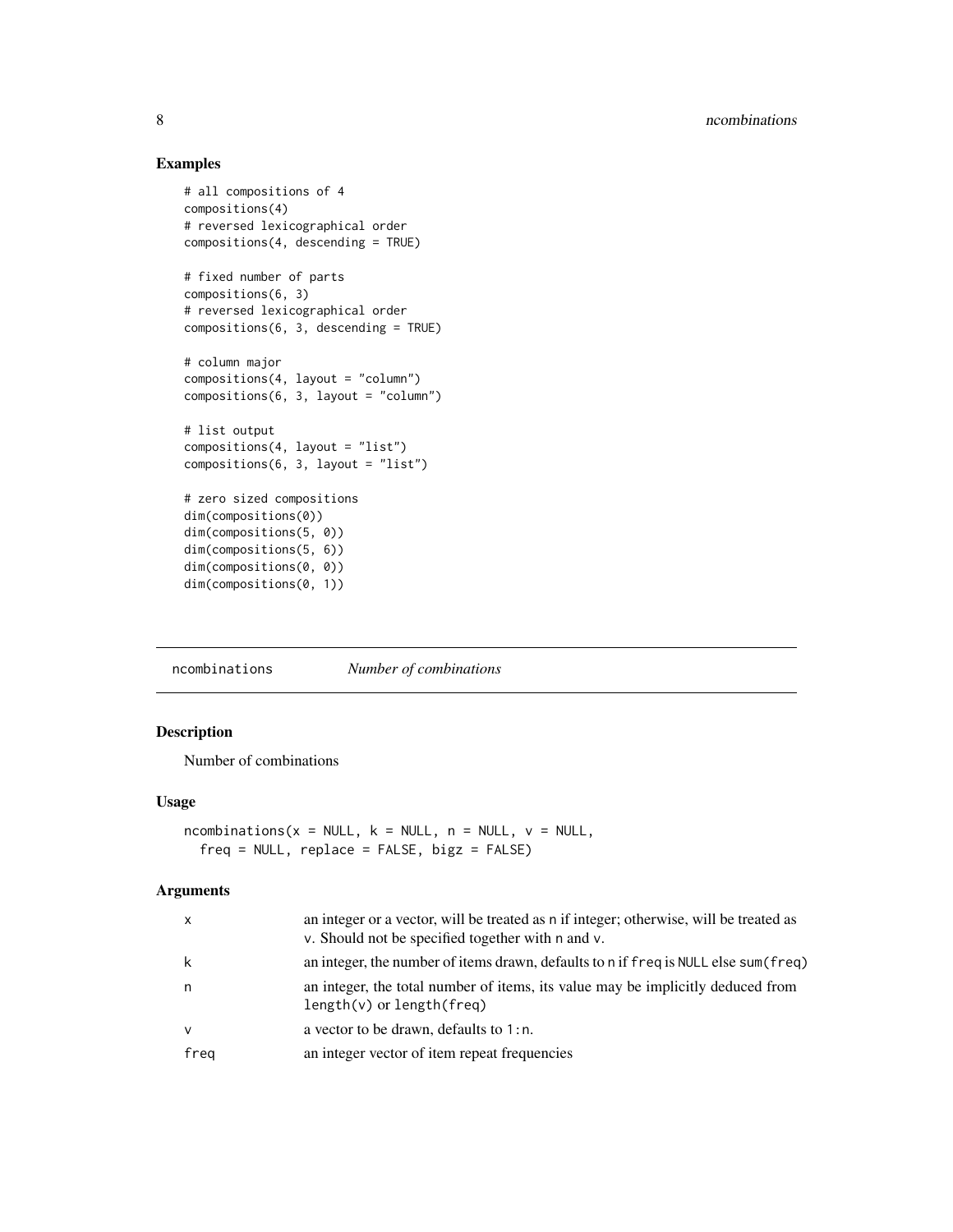#### <span id="page-8-0"></span>ncompositions 9

| replace | an logical to draw items with replacement |
|---------|-------------------------------------------|
| bigz    | an logical to use gmp::bigz               |

#### See Also

[combinations](#page-3-1) for generating all combinations and [icombinations](#page-2-2) for iterating combinations

#### Examples

```
ncombinations(5, 2)
ncombinations(LETTERS, k = 5)
# integer overflow
## Not run: ncombinations(40, 15)
ncombinations(40, 15, bigz = TRUE)
# number of combinations of `c("a", "b", "b")`
# they are \operatorname{`c("a", "b")`} and \operatorname{`c("b", "b")`}ncombinations(k = 2, freq = c(1, 2))
# zero sized combinations
ncombinations(5, 0)
ncombinations(5, 6)
ncombinations(0, 1)
ncombinations(0, 0)
```
<span id="page-8-1"></span>ncompositions *Number of compositions*

#### Description

Number of compositions

#### Usage

```
ncompositions(n, k = NULL, bigz = FALSE)
```
#### Arguments

| n    | an non-negative integer to be partitioned |
|------|-------------------------------------------|
| k    | number of parts                           |
| bigz | an logical to use <b>gmp</b> ::bigz       |

#### See Also

[compositions](#page-6-1) for generating all compositions and [icompositions](#page-4-2) for iterating compositions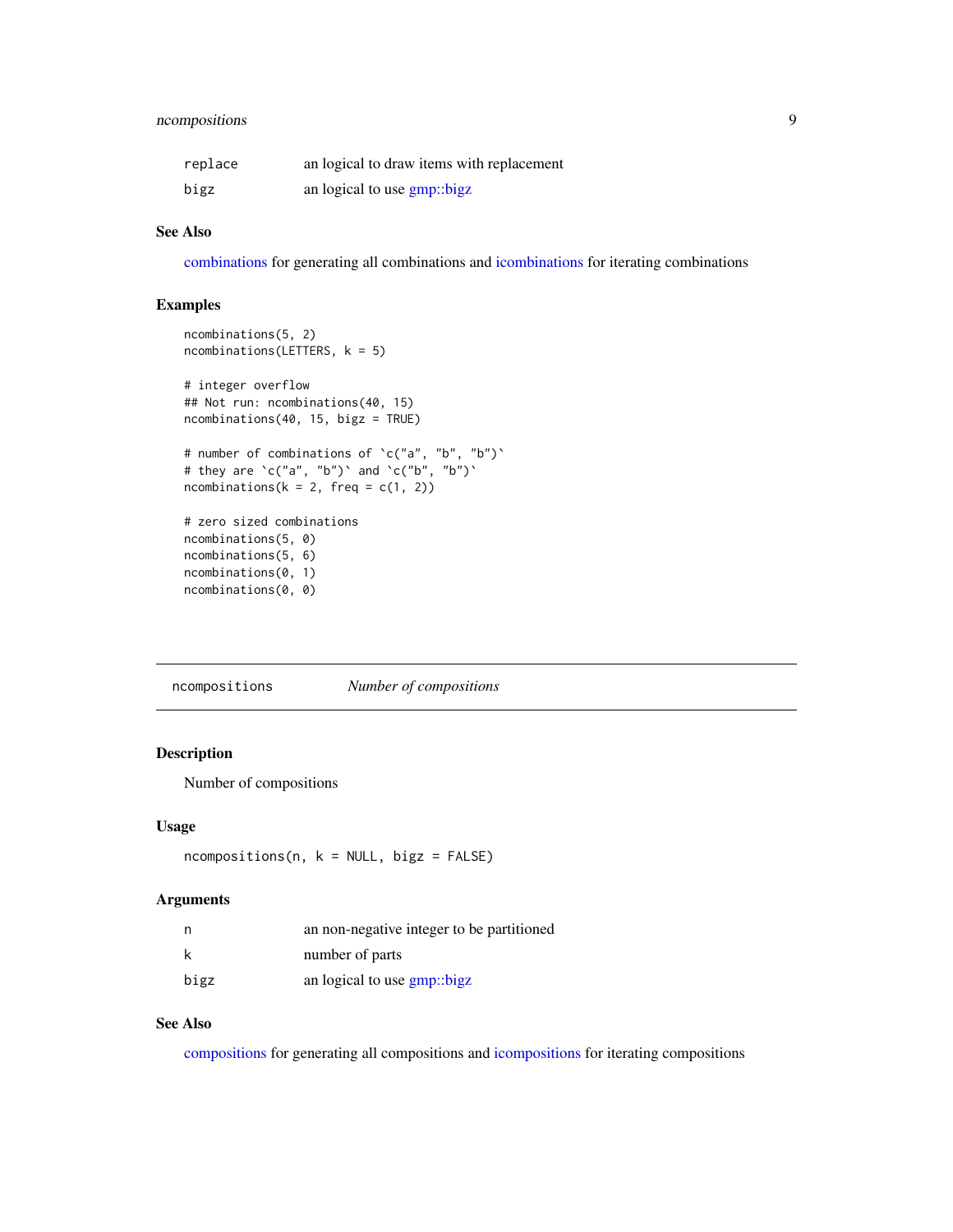#### Examples

```
# number of compositions of 10
ncompositions(10)
# number of compositions of 10 into 5 parts
ncompositions(10, 5)
# integer overflow
## Not run: ncompositions(160)
ncompositions(160, bigz = TRUE)
# zero sized compositions
ncompositions(0)
ncompositions(5, 0)
ncompositions(5, 6)
ncompositions(0, 0)
ncompositions(0, 1)
```

```
npartitions Number of partitions
```
#### Description

Number of partitions

#### Usage

```
npartitions(n, k = NULL, distinct = FALSE, bigz = FALSE)
```
#### Arguments

|          | an non-negative integer to be partitioned |
|----------|-------------------------------------------|
| k        | number of parts                           |
| distinct | an logical to restrict distinct values    |
| bigz     | an logical to use gmp::bigz               |

#### See Also

[partitions](#page-12-1) for generating all partitions and [ipartitions](#page-11-1) for iterating partitions

#### Examples

```
# number of partitions of 10
npartitions(10)
# number of partitions of 10 into 5 parts
npartitions(10, 5)
# integer overflow
## Not run: npartitions(160)
```
<span id="page-9-0"></span>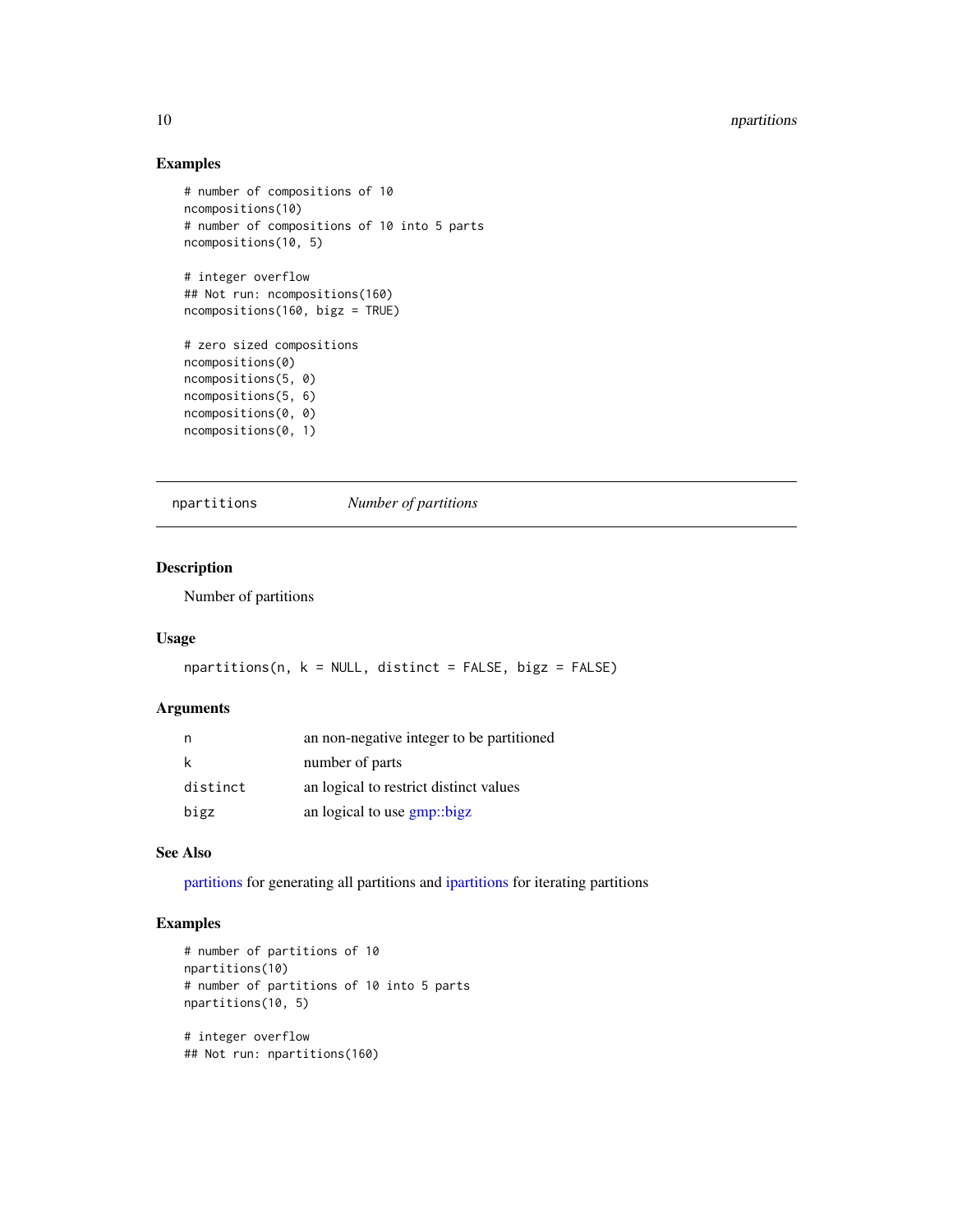#### <span id="page-10-0"></span>npermutations 11

```
npartitions(160, bigz = TRUE)
# zero sized partitions
npartitions(0)
npartitions(5, 0)
npartitions(5, 6)
npartitions(0, 0)
npartitions(0, 1)
```
<span id="page-10-1"></span>npermutations *Number of permutations*

#### Description

Number of permutations

#### Usage

 $npermutations(x = NULL, k = NULL, n = NULL, v = NULL,$ freq = NULL, replace = FALSE, bigz = FALSE)

#### Arguments

| $\mathsf{x}$ | an integer or a vector, will be treated as n if integer; otherwise, will be treated as<br>v. Should not be specified together with n and v. |
|--------------|---------------------------------------------------------------------------------------------------------------------------------------------|
| k            | an integer, the number of items drawn, defaults to n if freq is NULL else sum (freq)                                                        |
| n            | an integer, the total number of items, its value may be implicitly deduced from<br>$length(v)$ or $length(freq)$                            |
| $\mathsf{v}$ | a vector to be drawn, defaults to $1:n$ .                                                                                                   |
| freg         | an integer vector of item repeat frequencies                                                                                                |
| replace      | an logical to draw items with replacement                                                                                                   |
| bigz         | an logical to use gmp::bigz                                                                                                                 |

#### See Also

[permutations](#page-15-1) for generating all permutations and [ipermutations](#page-13-1) for iterating permutations

#### Examples

```
npermutations(7)
npermutations(LETTERS[1:5])
npermutations(5, 2)
npermutations(LETTERS, k = 5)
# integer overflow
## Not run: npermutations(14, 10)
npermutations(14, 10, bigz = TRUE)
```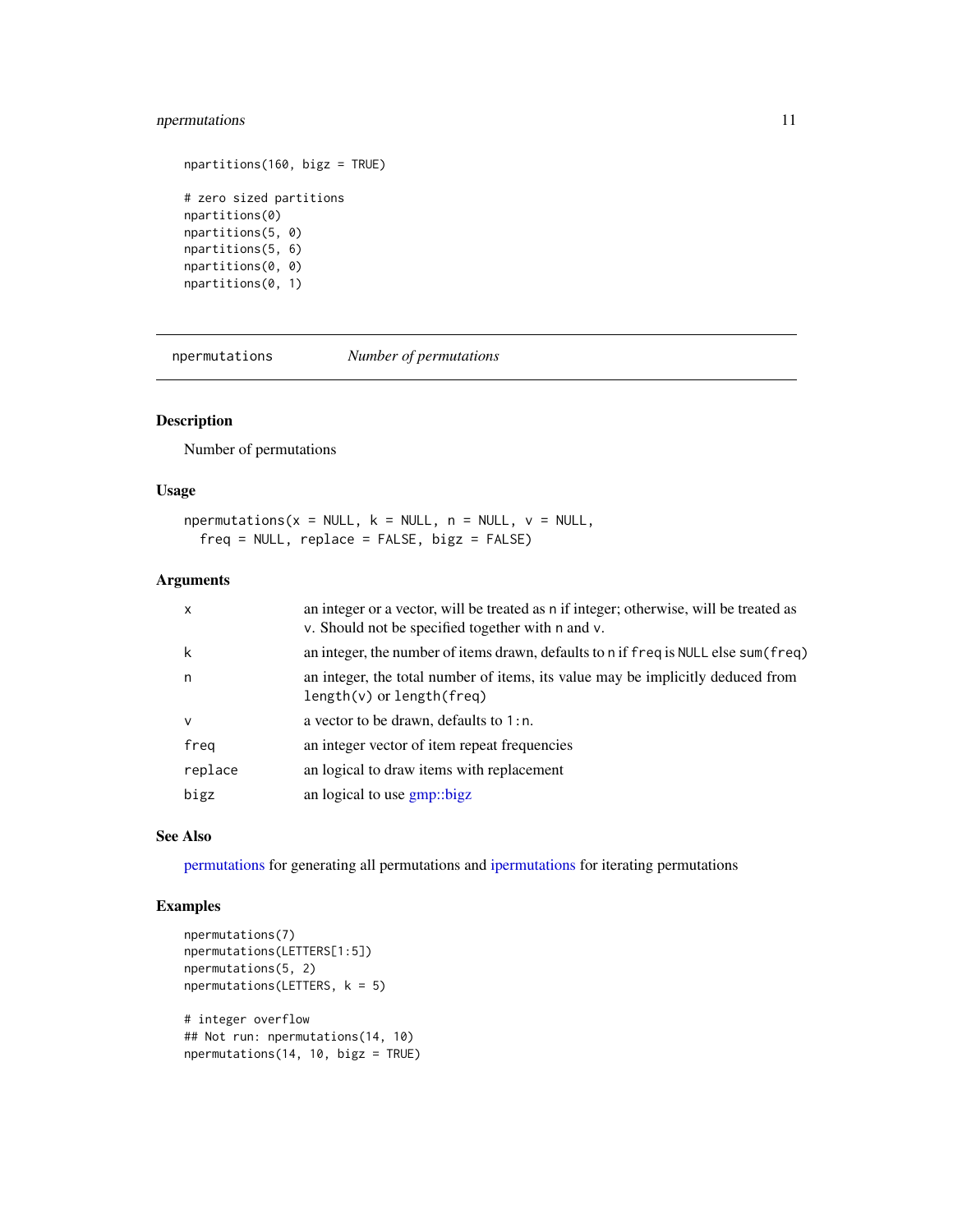```
# number of permutations of `c("a", "b", "b")`
# they are `c("a", "b")`, `c("b", "b")` and `c("b", "b")`
npermutations(k = 2, freq = c(1, 2))
# zero sized partitions
npermutations(0)
npermutations(5, 0)
npermutations(5, 6)
npermutations(0, 1)
npermutations(0, 0)
```
<span id="page-11-2"></span>Partitions *Partitions iterator*

#### <span id="page-11-1"></span>Description

This function returns a [Partitions](#page-11-2) iterator for iterating partitions of an non-negative integer n into k parts or parts of any sizes. The iterator allows users to fetch the next partition(s) via the getnext() method.

#### Usage

Partitions

ipartitions(n, k = NULL, distinct = FALSE, descending = FALSE, skip = NULL)

#### Arguments

|            | an non-negative integer to be partitioned        |
|------------|--------------------------------------------------|
| k          | number of parts                                  |
| distinct   | an logical to restrict distinct values           |
| descending | an logical to use reversed lexicographical order |
| skip       | the number of partitions skipped                 |

#### Format

An object of class R6ClassGenerator of length 25.

#### Details

The Partitions class can be initialized by using the convenient wrapper ipartitions or

Partitions\$new(n,  $k = NULL$ , descending = FALSE)

<span id="page-11-0"></span>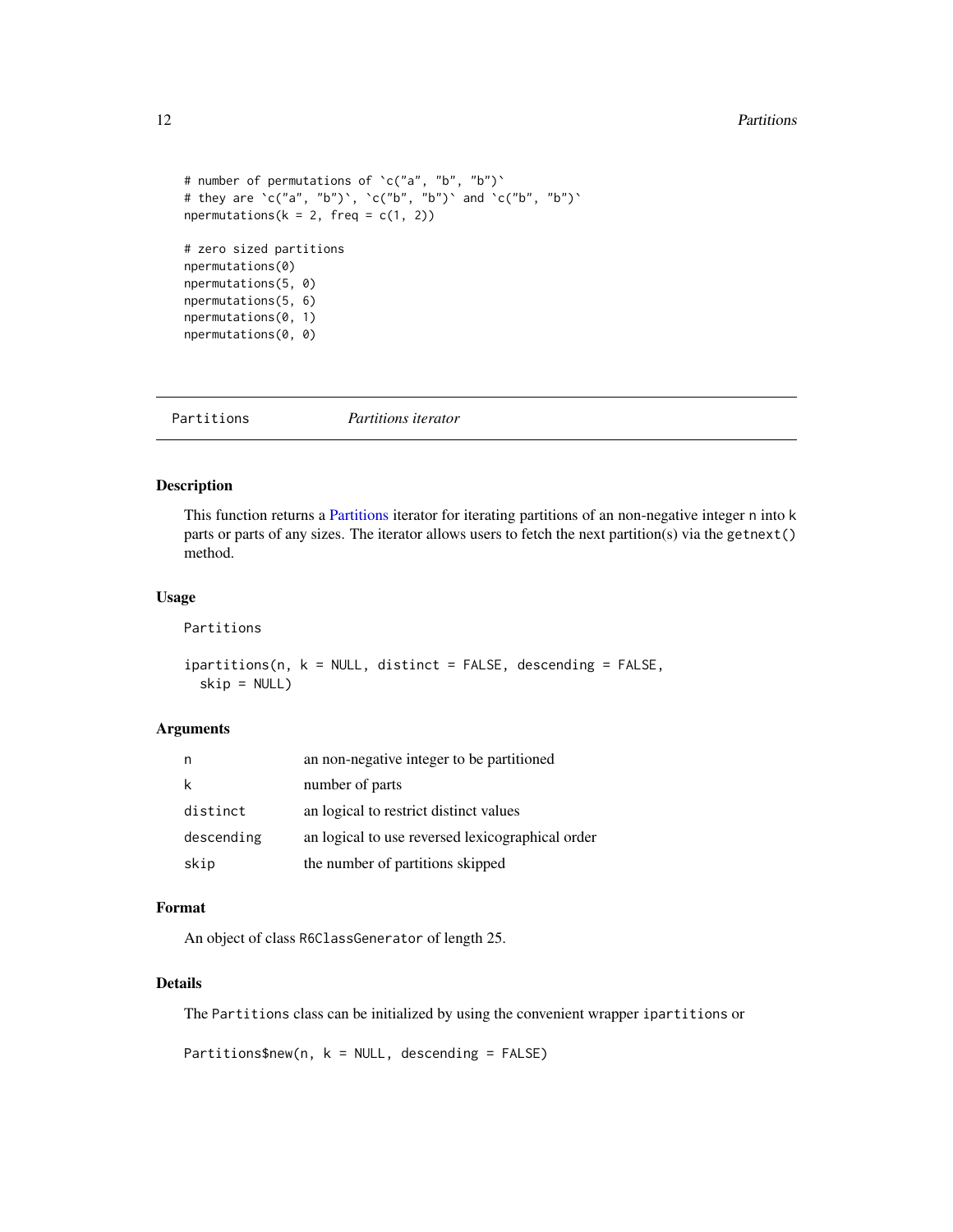#### <span id="page-12-0"></span>partitions and the contract of the contract of the contract of the contract of the contract of the contract of the contract of the contract of the contract of the contract of the contract of the contract of the contract of

```
getnext(d = 1L, layout = NULL, drop = NULL)collect(layout = "row")
reset()
```
d number of fetched arrangements

layout if "row", "column" or "list" is specified, the returned value would be a "row-major" matrix, a "column-major" matrix or a list respectively

drop vectorize a matrix or unlist a list

#### See Also

[partitions](#page-12-1) for generating all partitions and [npartitions](#page-9-1) to calculate number of partitions

#### Examples

```
ipart <- ipartitions(10)
ipart$getnext()
ipart$getnext(2)
ipart$getnext(layout = "column", drop = FALSE)
# collect remaining partitions
ipart$collect()
library(foreach)
foreach(x = ipartitions(6, 2), .combine=c) %do% {
 prod(x)
}
```
<span id="page-12-1"></span>partitions *Partitions generator*

#### Description

This function partitions an non-negative interger n into k parts or parts of any sizes. The results are in lexicographical or reversed lexicographical order.

#### Usage

```
partitions(n, k = NULL, distinct = FALSE, descending = FALSE,
  layout = NULL, nitem = -1L, skip = NULL, index = NULL,
 nsample = NULL, drop = NULL)
```

| n          | an non-negative integer to be partitioned        |
|------------|--------------------------------------------------|
| k          | number of parts                                  |
| distinct   | an logical to restrict distinct values           |
| descending | an logical to use reversed lexicographical order |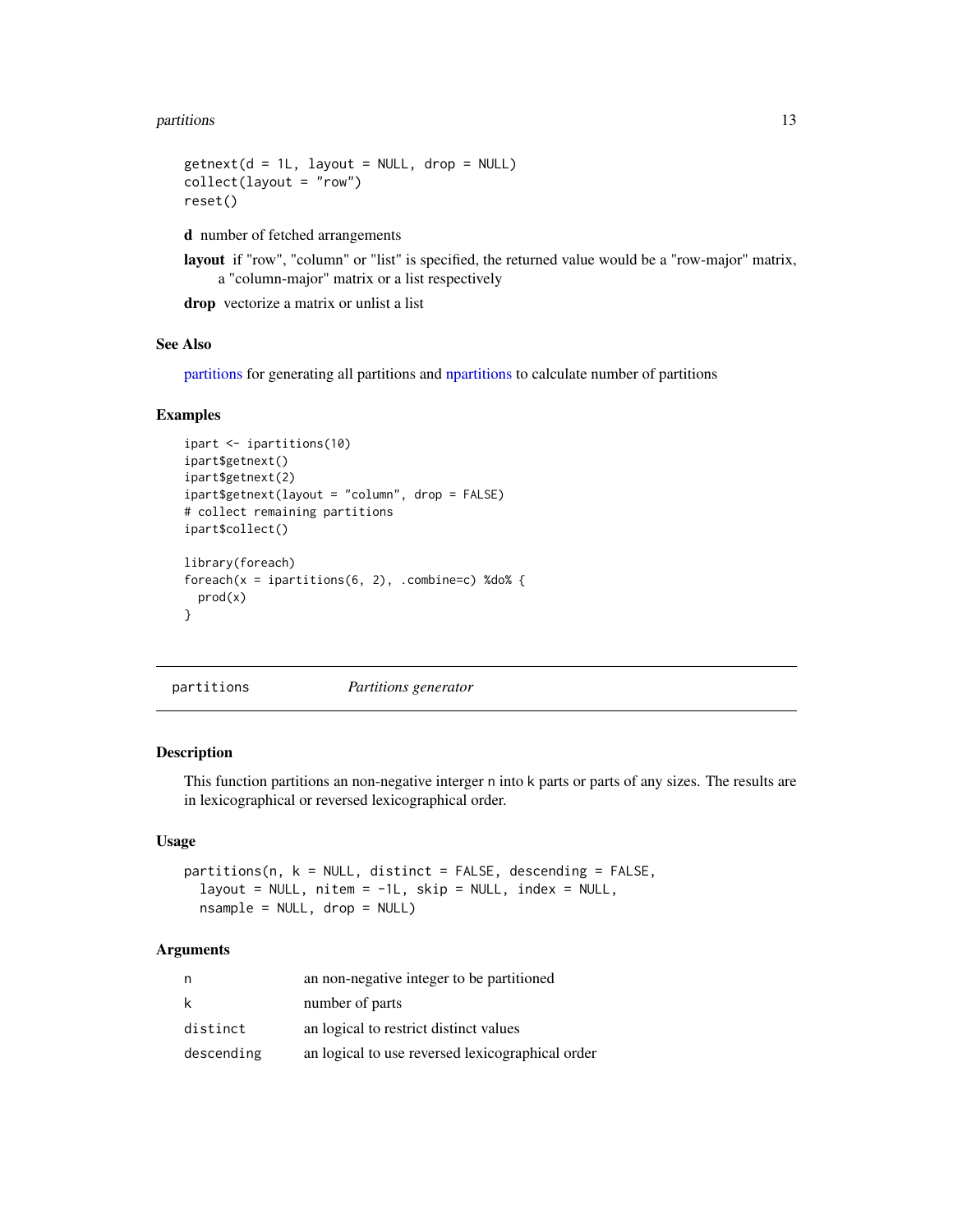<span id="page-13-0"></span>

| lavout  | if "row", "column" or "list" is specified, the returned value would be a "row-<br>major" matrix, a "column-major" matrix or a list respectively |
|---------|-------------------------------------------------------------------------------------------------------------------------------------------------|
| nitem   | number of partitions required, usually used with skip                                                                                           |
| skip    | the number of partitions skipped                                                                                                                |
| index   | a vector of indices of the desired partitions                                                                                                   |
| nsample | sampling random partitions                                                                                                                      |
| drop    | vectorize a matrix or unlist a list                                                                                                             |

#### See Also

[ipartitions](#page-11-1) for iterating partitions and [npartitions](#page-9-1) to calculate number of partitions

#### Examples

```
# all partitions of 6
partitions(6)
# reversed lexicographical order
partitions(6, descending = TRUE)
# fixed number of parts
partitions(10, 5)
# reversed lexicographical order
partitions(10, 5, descending = TRUE)
# column major
partitions(6, layout = "column")
partitions(6, 3, layout = "column")
# list output
partitions(6, layout = "list")
partitions(6, 3, layout = "list")
# zero sized partitions
dim(partitions(0))
dim(partitions(5, 0))
dim(partitions(5, 6))
dim(partitions(0, 0))
dim(partitions(0, 1))
```
<span id="page-13-2"></span>Permutations *Permutations iterator*

#### <span id="page-13-1"></span>Description

This function returns a [Permutations](#page-13-2) iterator for iterating permutations of k items from n items. The iterator allows users to fetch the next permutation(s) via the getnext() method.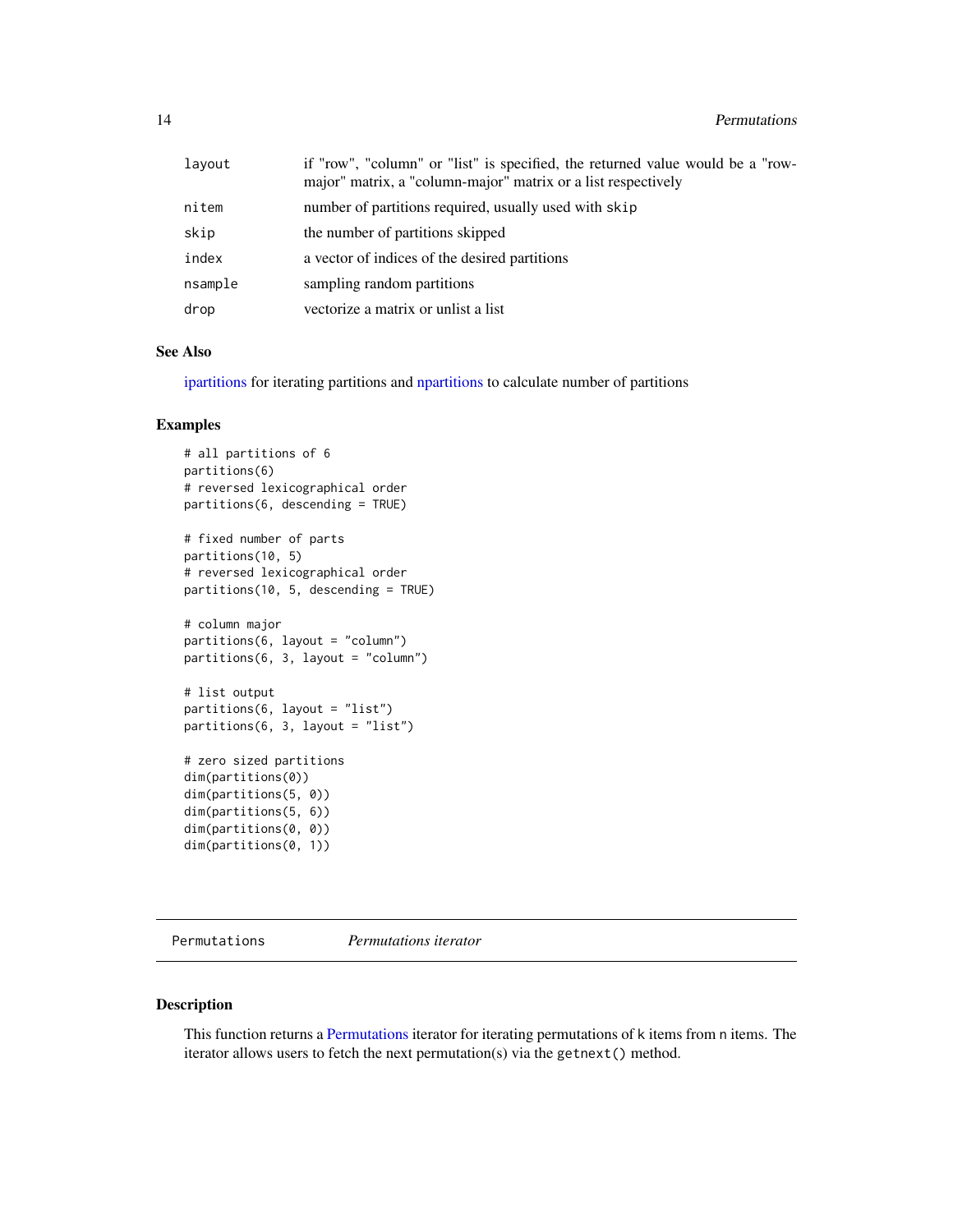#### <span id="page-14-0"></span>Permutations 15

#### Usage

Permutations

```
ipermutations(x = NULL, k = NULL, n = NULL, v = NULL,
 freq = NULL, replace = FALSE, skip = NULL)
```
#### Arguments

| $\mathsf{x}$ | an integer or a vector, will be treated as n if integer; otherwise, will be treated as<br>v. Should not be specified together with n and v. |
|--------------|---------------------------------------------------------------------------------------------------------------------------------------------|
| k            | an integer, the number of items drawn, defaults to n if freq is NULL else sum (freq)                                                        |
| n            | an integer, the total number of items, its value may be implicitly deduced from<br>$length(v)$ or $length(freq)$                            |
| $\vee$       | a vector to be drawn, defaults to $1:n$ .                                                                                                   |
| freg         | an integer vector of item repeat frequencies                                                                                                |
| replace      | an logical to draw items with replacement                                                                                                   |
| skip         | the number of combinations skipped                                                                                                          |

#### Format

An object of class R6ClassGenerator of length 25.

#### Details

The Permutations class can be initialized by using the convenient wrapper ipermutations or

Permutations\$new(n, k, v = NULL, freq = NULL, replace = FALSE)

```
getnext(d = 1L, layout = NULL, drop = NULL)collect(layout = "row")
reset()
```
d number of fetched arrangements

layout if "row", "column" or "list" is specified, the returned value would be a "row-major" matrix, a "column-major" matrix or a list respectively

drop vectorize a matrix or unlist a list

#### See Also

[permutations](#page-15-1) for generating all permutations and [npermutations](#page-10-1) to calculate number of permutations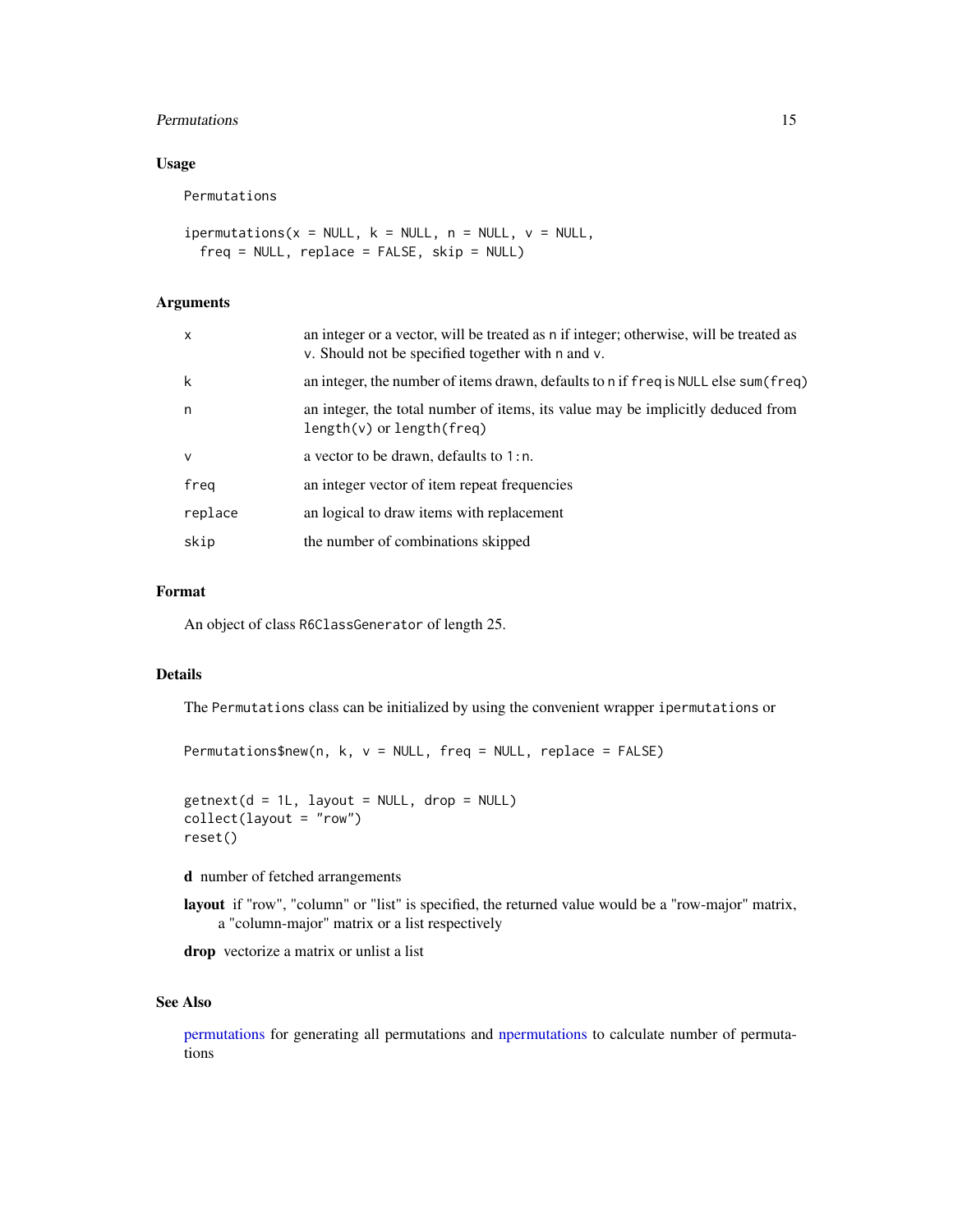#### Examples

```
iperm <- ipermutations(5, 2)
iperm$getnext()
iperm$getnext(2)
iperm$getnext(layout = "column", drop = FALSE)
# collect remaining permutations
iperm$collect()
library(foreach)
foreach(x = ipermutations(5, 2), .combine=c) %do% {
  sum(x)}
```
<span id="page-15-1"></span>permutations *Permutations generator*

#### Description

This function generates all the permutations of selecting k items from n items. The results are in lexicographical order.

#### Usage

```
permutations(x = NULL, k = NULL, n = NULL, v = NULL, freq = NULL,replace = FALSE, layout = NULL, nitem = -1L, skip = NULL,
  index = NULL, nsample = NULL, drop = NULL)
```

| $\mathsf{x}$ | an integer or a vector, will be treated as n if integer; otherwise, will be treated as<br>v. Should not be specified together with n and v.     |
|--------------|-------------------------------------------------------------------------------------------------------------------------------------------------|
| k            | an integer, the number of items drawn, defaults to n if freq is NULL else sum (freq)                                                            |
| n            | an integer, the total number of items, its value may be implicitly deduced from<br>$length(v)$ or $length(freq)$                                |
| $\vee$       | a vector to be drawn, defaults to $1:n$ .                                                                                                       |
| freg         | an integer vector of item repeat frequencies                                                                                                    |
| replace      | an logical to draw items with replacement                                                                                                       |
| layout       | if "row", "column" or "list" is specified, the returned value would be a "row-<br>major" matrix, a "column-major" matrix or a list respectively |
| nitem        | number of permutations required, usually used with skip                                                                                         |
| skip         | the number of permutations skipped                                                                                                              |
| index        | a vector of indices of the desired permutations                                                                                                 |
| nsample      | sampling random permutations                                                                                                                    |
| drop         | vectorize a matrix or unlist a list                                                                                                             |

<span id="page-15-0"></span>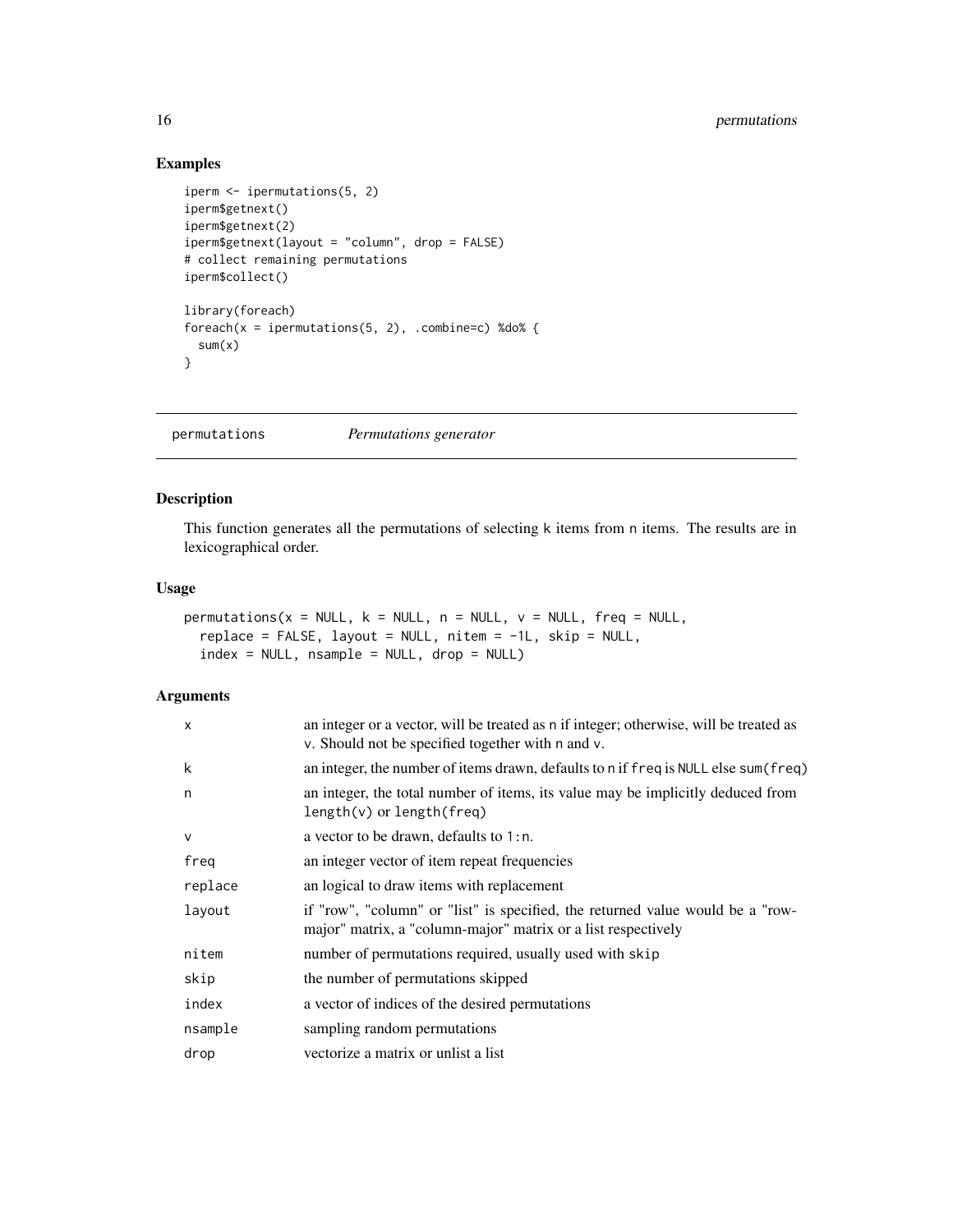#### <span id="page-16-0"></span>permutations 17

#### See Also

[ipermutations](#page-13-1) for iterating permutations and [npermutations](#page-10-1) to calculate number of permutations

#### Examples

```
permutations(3)
permutations(LETTERS[1:3])
# choose 2 from 4
permutations(4, 2)
permutations(LETTERS[1:3], k = 2)
# multiset with frequencies c(2, 3)
permutations(k = 3, freq = c(2, 3))
# with replacement
permutations(4, 2, replace = TRUE)
# column major
permutations(3, layout = "column")
permutations(4, 2, layout = "column")
# list output
permutations(3, layout = "list")
permutations(4, 2, layout = "list")
# specifc range of permutations
permutations(4, 2, nitem = 2, skip = 3)# specific permutations
permutations(4, 2, index = c(3, 5))
# random permutations
permutations(4, 2, nsample = 3)
# zero sized permutations
dim(permutations(0))
dim(permutations(5, 0))
dim(permutations(5, 6))
dim(permutations(0, 0))
dim(permutations(0, 1))
```